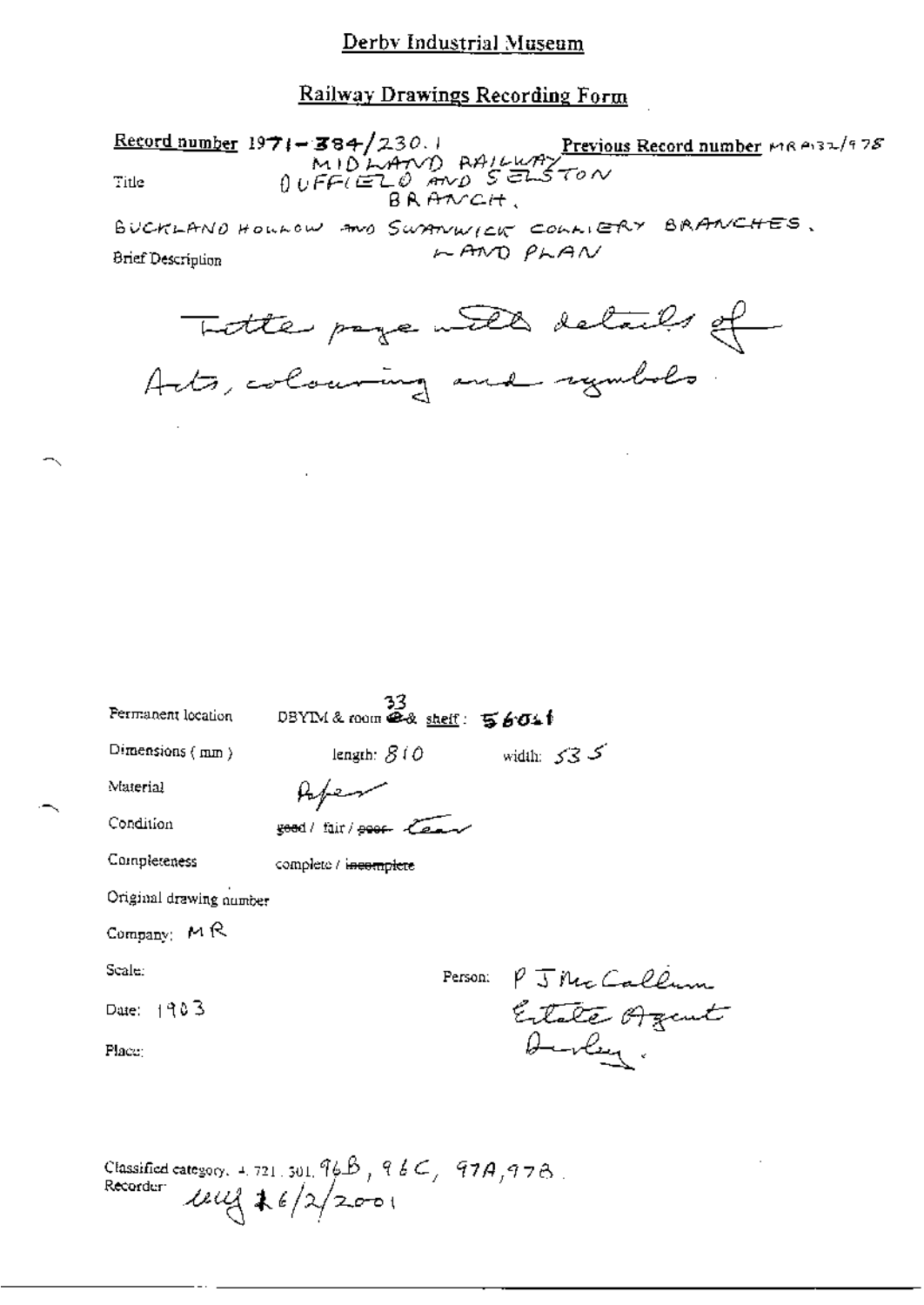Record number  $1971 - 384/230$ , 10 Previous Record number  $MRP$ 13 $\approx$ /97 $S$ COUNTY OF DERBY Tiue

Brief Description

Plan of route showing tracks, buildings, bridges, roads, watercourses & landsweers. Parish of segretion. Landouners. CR Ralmer Marcoood. Line passes Greenlill Caltage (with tennislam, holes). Sidings & into colliany.

М

| Permanent location                                           |                              | 33<br>DBYIM& room – ゆ& shelf: 560 · 1 |              |  |
|--------------------------------------------------------------|------------------------------|---------------------------------------|--------------|--|
| Dimensions (mm)                                              | length: S (D)                |                                       | width: $555$ |  |
| Material                                                     |                              |                                       |              |  |
| Condition                                                    | good / kair <del>/poor</del> |                                       |              |  |
| Completeness                                                 | complete / incomplete        |                                       |              |  |
| Original drawing number $\text{S}$ be extended by $\theta$   |                              |                                       |              |  |
| Company: $M \rightarrow$                                     |                              |                                       |              |  |
| Scale: $1'' = 2$ c+ $47$ (N S                                |                              | Person:                               |              |  |
| Date: $1903$                                                 |                              |                                       |              |  |
| Place:                                                       |                              |                                       |              |  |
|                                                              |                              |                                       |              |  |
| می به سال سکت                                                |                              |                                       |              |  |
|                                                              |                              |                                       |              |  |
| Classified category: $4.721$ , $301$ , $97$ $A$<br>Recorder: |                              |                                       |              |  |
| $\mu$ tt $\frac{c}{4}$ 2/3/2                                 |                              |                                       |              |  |
|                                                              |                              |                                       |              |  |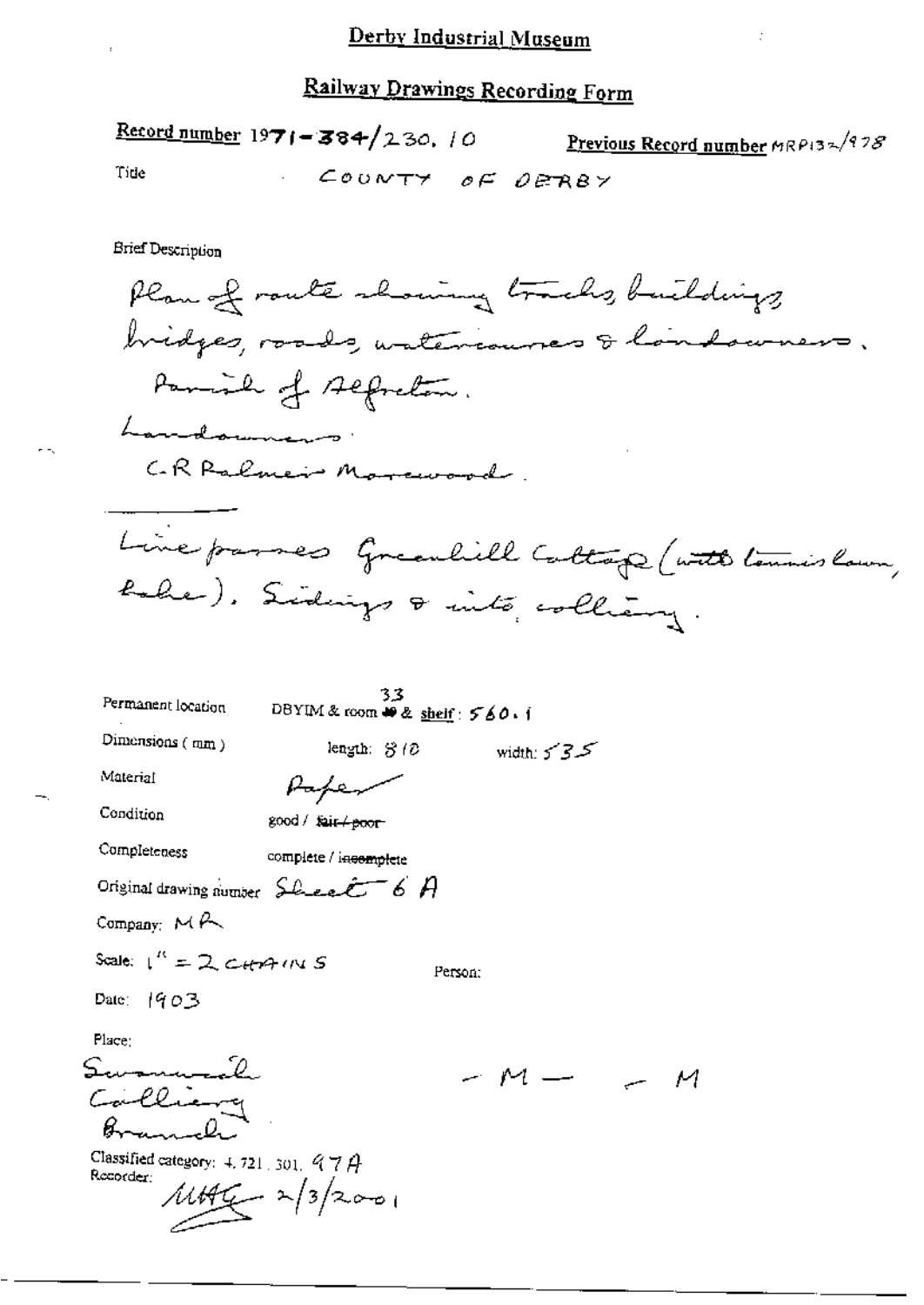Record number 1997-5/ $\sqrt{7}$  6

Previous Record number HRPI32/73

Title

SWANWICK COLLIERY

**Brief Description** 

Section of proposed route to Suremind Colliery from zumeter with Ambergate and Codnon Park Railway. Length 66cm.

| Permanent location                 | DBYIM & room $49$ & shelf : $97$  |              |  |
|------------------------------------|-----------------------------------|--------------|--|
| Dimensions (mm)                    | length: <i>90</i> O               | width: $590$ |  |
| Material                           | Tracing falric                    |              |  |
| Condition                          | good to pour torm, forced.        |              |  |
| Completeness                       | complete / i <del>ncomplete</del> |              |  |
| Original drawing number $A$ 20     |                                   | ك كار ,      |  |
| Company: MR                        |                                   |              |  |
| Scale: $\frac{1}{n}$ = 2 c + HORIZ |                                   | Person:      |  |
| Date:                              |                                   |              |  |

Place:

Swammich

Classified category:  $4.721$ , 301.  $67A$ Recorder:  $e^{i\theta}$  8/9/1997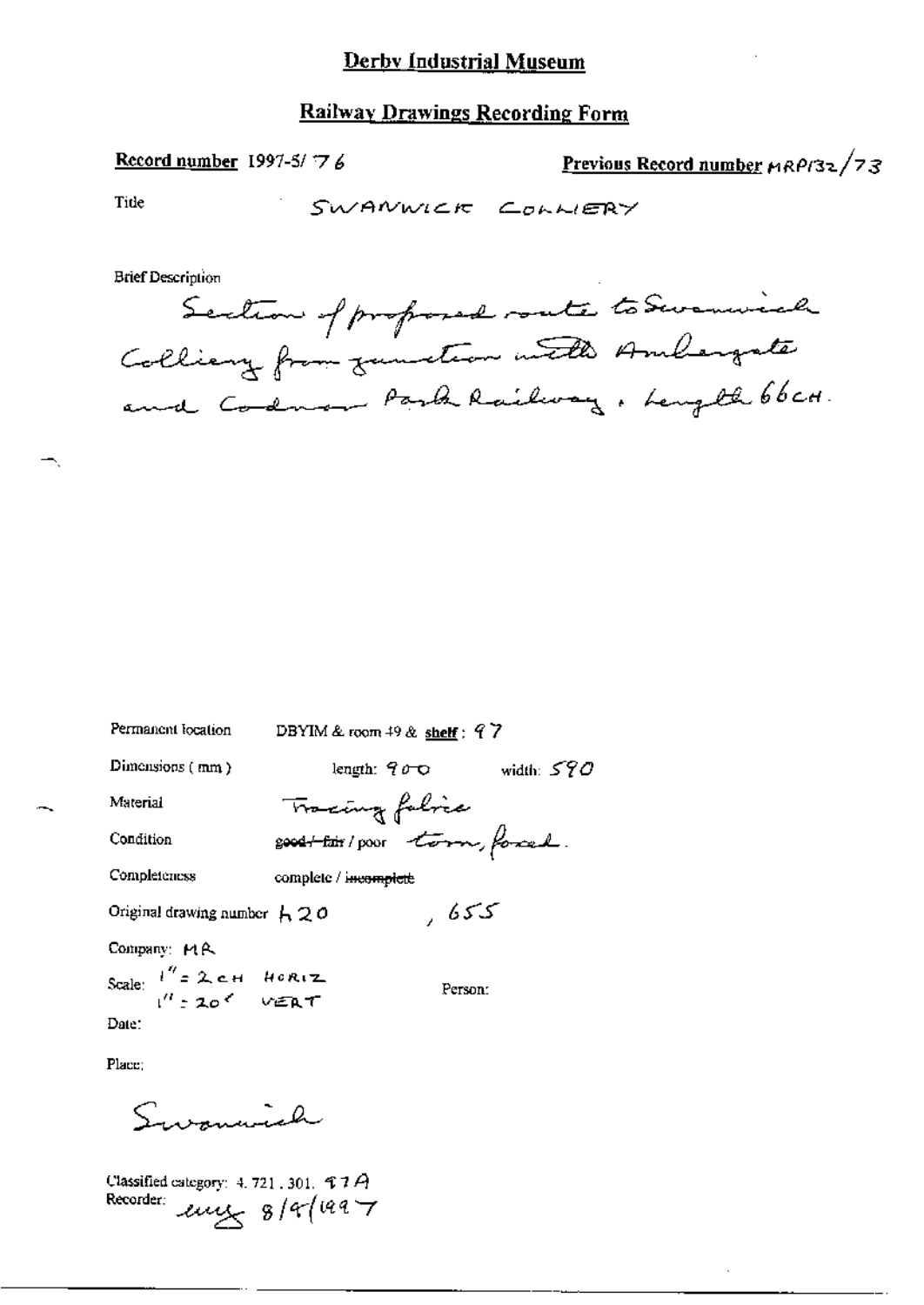### Derby Industrial Museum

## Railway Drawings Recording Form

1970~225/1<br>Record number 1<del>997-5/1187</del>

Previous Record number MRP 132/962 GREAT NORTHERN RAILWAY

Title

**Brief Description** 

 $\rho$  TC

Permanent location

DBYIM & room  $49$  & shelf:  $141$ 

length,  $255C$  width:  $66C$ 

Dimensions (mm)

Material

Condition

Completeness

Paper ne folcar good / fair / poor

complete / incomplete

Original drawing number

Company:  $G/NR$ 

Scale:  $\frac{d}{dx}$  = 50 ABET

Person: FRW Seconograph

GNR Kings Crown Office

Date: July 1961

Place:

 $\mu_{\mathcal{H}^{\mathcal{L}}}$  Helle Rye Bredge (MR)

Classified category: 4, 721, 301,  $\sigma \phi = \Theta \otimes \theta$ , 774, 778 Recorder  $13/7/200$